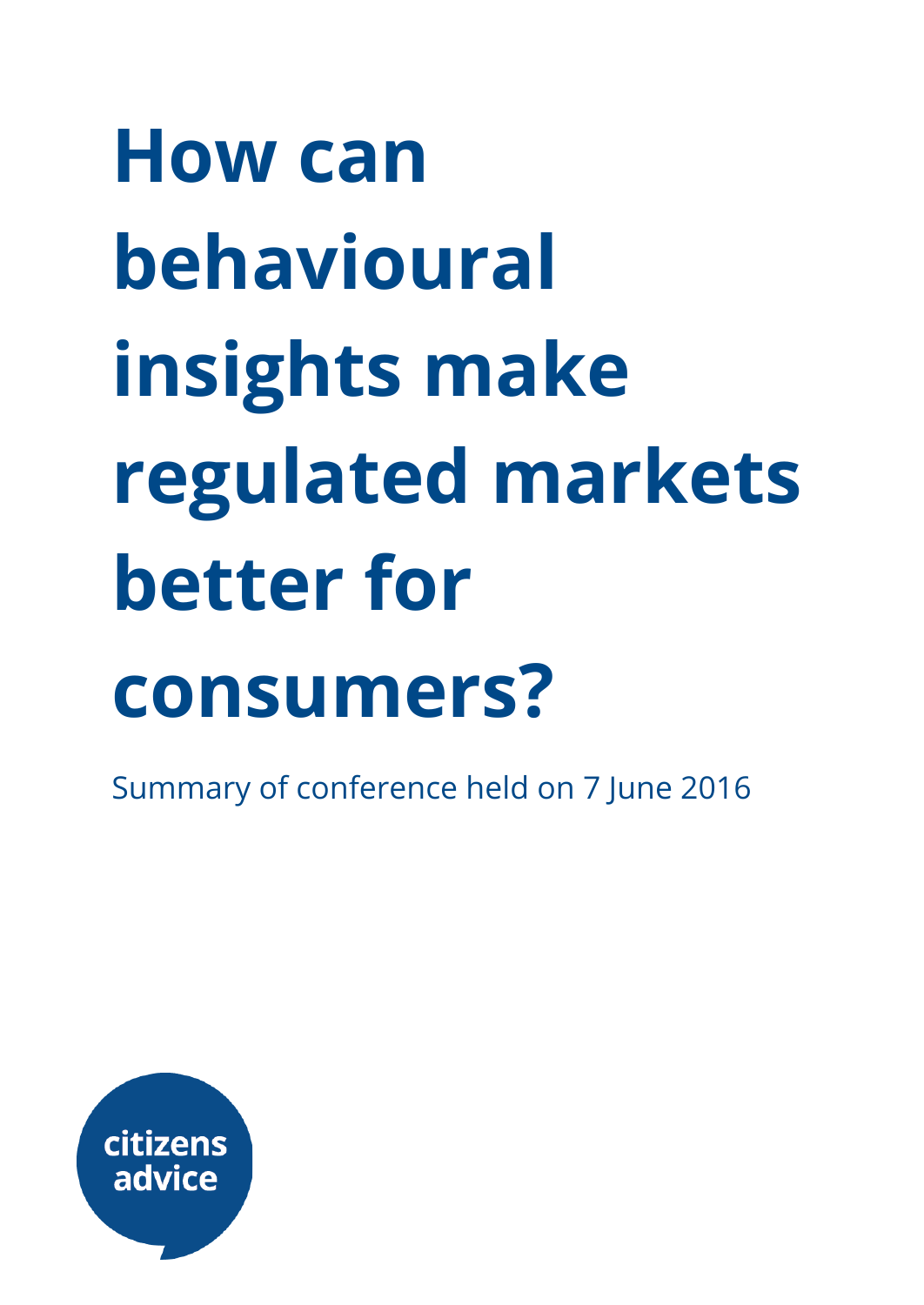# Introduction

Every day, thousands of people come to Citizens Advice for help overcoming a problem. These problems are incredibly diverse but, if there's one thing they have in common, it's a story of people colliding with systems that do not work for them. Whether this is a time-consuming and confusing switching process or a complicated application form for support as a vulnerable person, we see, time and again, systems that are not designed for real human behaviours.

Behavioural insights can help us understand why these problems occur—and how to redesign systems to run *with* the grain of human behaviour. A huge amount of work has been undertaken already in this space, particularly in public policy debates. Yet the application of behavioural insights to consumer policy in particular is less developed. We think behavioural insights can play an important role in strengthening consumer protections and ensuring markets deliver good outcomes for consumers. This does *not* need to mean more red tape applications of behavioural insights to public policy have shown that light touch interventions (nudges, triggers, defaults) can sometimes be more effective.

Behavioural insights form an important part of our [consumer](https://www.citizensadvice.org.uk/Global/CitizensAdvice/Consumer%20publications/CitizensAdviceConsumerchampion-Finalworkplanfor201617%20(3).pdf) work plan for 2016/17. We will be applying these arguments to everything from the debate about switching to the question of how our own advice can be delivered in ways that fit human behaviours, such as changing the way we present information or publicising helpful rules of thumb. We will stay in contact with our key partners and beneficiaries as we progress this work.

#### James Plunkett *Director of Policy and Advocacy, Citizens Advice*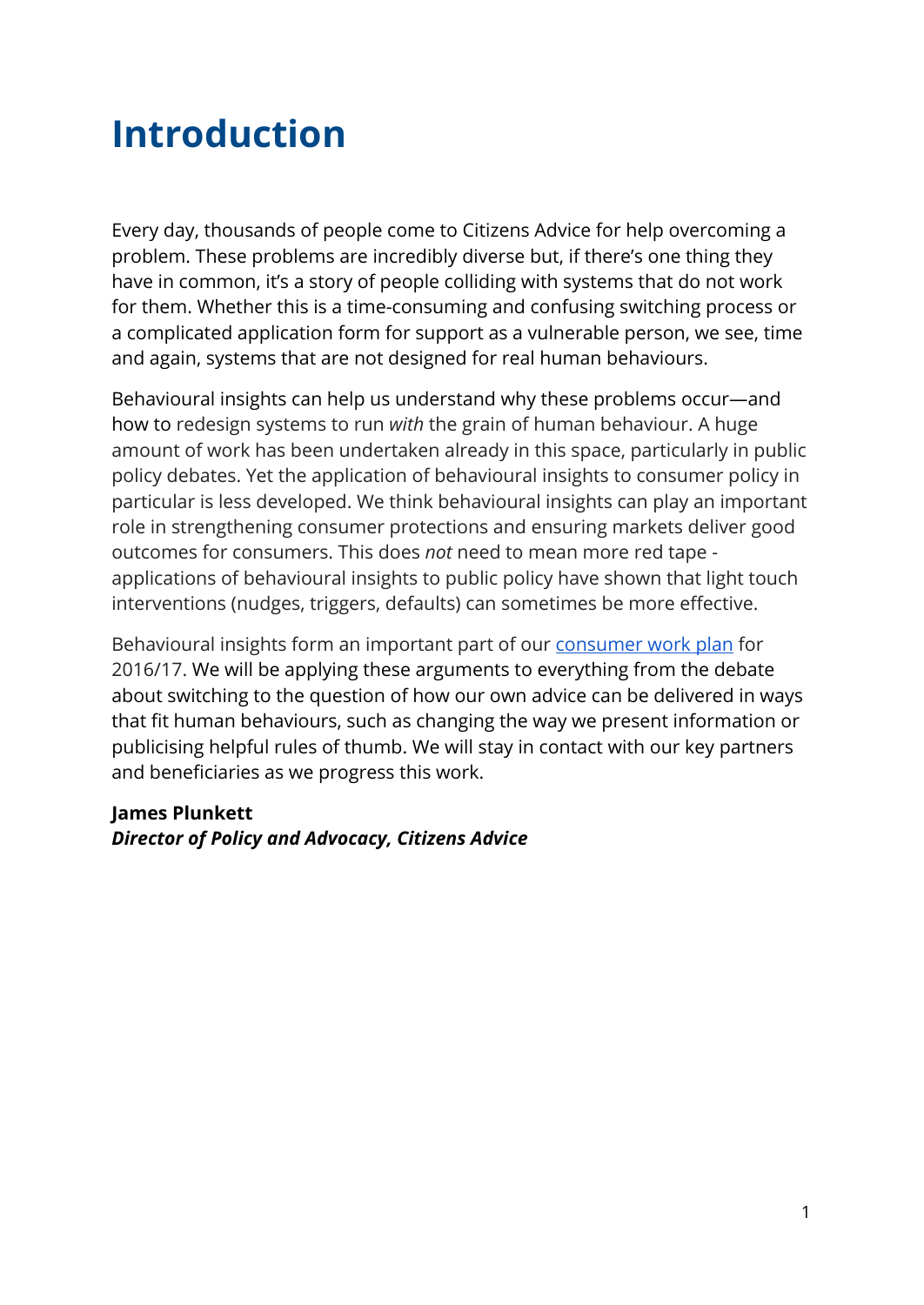# Key observations and themes from the day

# This is timely

With the CMA set to recommend action from Ofgem in pursuing better outcomes through use of Randomised Controlled Trials and The UK Department for Business, Innovation and Skills undertaking a whole programme of work to understand and improve markets through the Better Markets Bill and Digital Economy Bill, behavioural insights are becoming even more important to policy makers. If we are to make improvements to markets that are truly enduring, these opportunities need to be seized. Progress to date is very positive but more needs to be done to ensure consumer insights are integral to all key decisions on market design, no matter the sector.

## Segmentation is key

One size may not fit all in terms of introducing a behaviourally led approach to policy. There is a need in particular to think about the ways we can reach different consumer groups (e.g. those who are vulnerable) and the different ways in which people will react to messages. It is important that any analysis supporting policy change accounts for the ways in which different categories of consumers experience and interact with a market, and any variance in the way they act across markets.

### Evidence must be robust

We need a robust evidence base in order to ensure behavioural interventions deliver the right outcomes and do not give rise to unintended consequences. Research should be agile and the most appropriate methods for getting results should be utilised, with changes ideally being backed up by evidence from multiple sources, quantitative and qualitative. Sometimes getting it right will require taking an idea and iterating based on continuous monitoring and evaluation.

### Some problems need another solution

Moves to improve choice architecture, create smart defaults and frame choices better through regulation will improve outcomes for many consumers. But there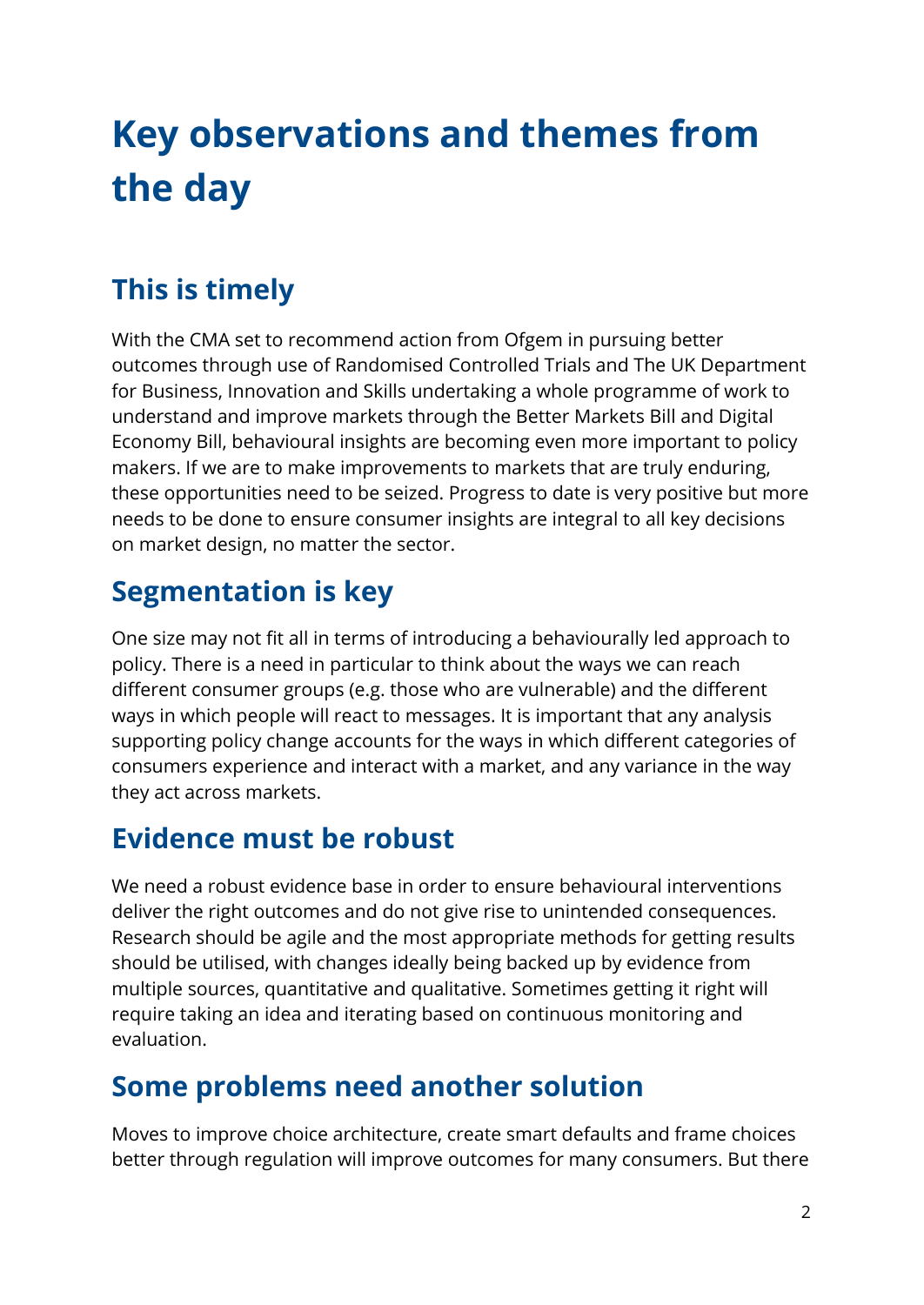are arguably consumers for whom exercising their market power through traditional means is so much of an unrealistic prospect that a different set of remedies is required. There are still real barriers to consumers exercising their power in some markets: their tenure, debt with a current supplier, problems with their credit rating. These barriers cannot be tackled by behavioural interventions but need firm action from the government and regulators.

Beyond this, people who suffer from long-term digital exclusion, have disabilities or reduced capability physically or mentally should not have to suffer in markets they are unable to properly access. Therefore more needs to be done in order to support consumers through things like social tariffs, particularly in essential markets such as energy and broadband.

## Getting engagement right is difficult

Regulators should start with the aim of moving markets to consumers rather than consumers to markets. However, it is important to recognise the difficulty of designing people-centric models for policy - rational choice assumptions are often our default because solutions like giving consumers more data are easier to make happen. Pursuant to this, some changes are difficult to make in isolation, and markets may need to adapt entirely to behavioural approaches to avoid detriment simply being pushed to different parts of the consumer experience. However, this does not need to mean more detailed rules as such changes can be delivered with reference to broad principles. We have seen some sectors moving towards that model already.

### Lessons can be learned across sectors

A consumer is the same consumer in all markets. Our motivations, what matters to us and our values are largely the same no matter what markets we are shopping in. Pooling of knowledge could help prevent mistakes from being replicated across sectors.

However, it is also important to recognise that different consumer markets operate differently and the types of choices we make can vary. So although there is scope for learning lessons from other markets, it cannot be assumed that what works in one market will work in another. There is a need to trial and monitor solutions for each context in which they are applied.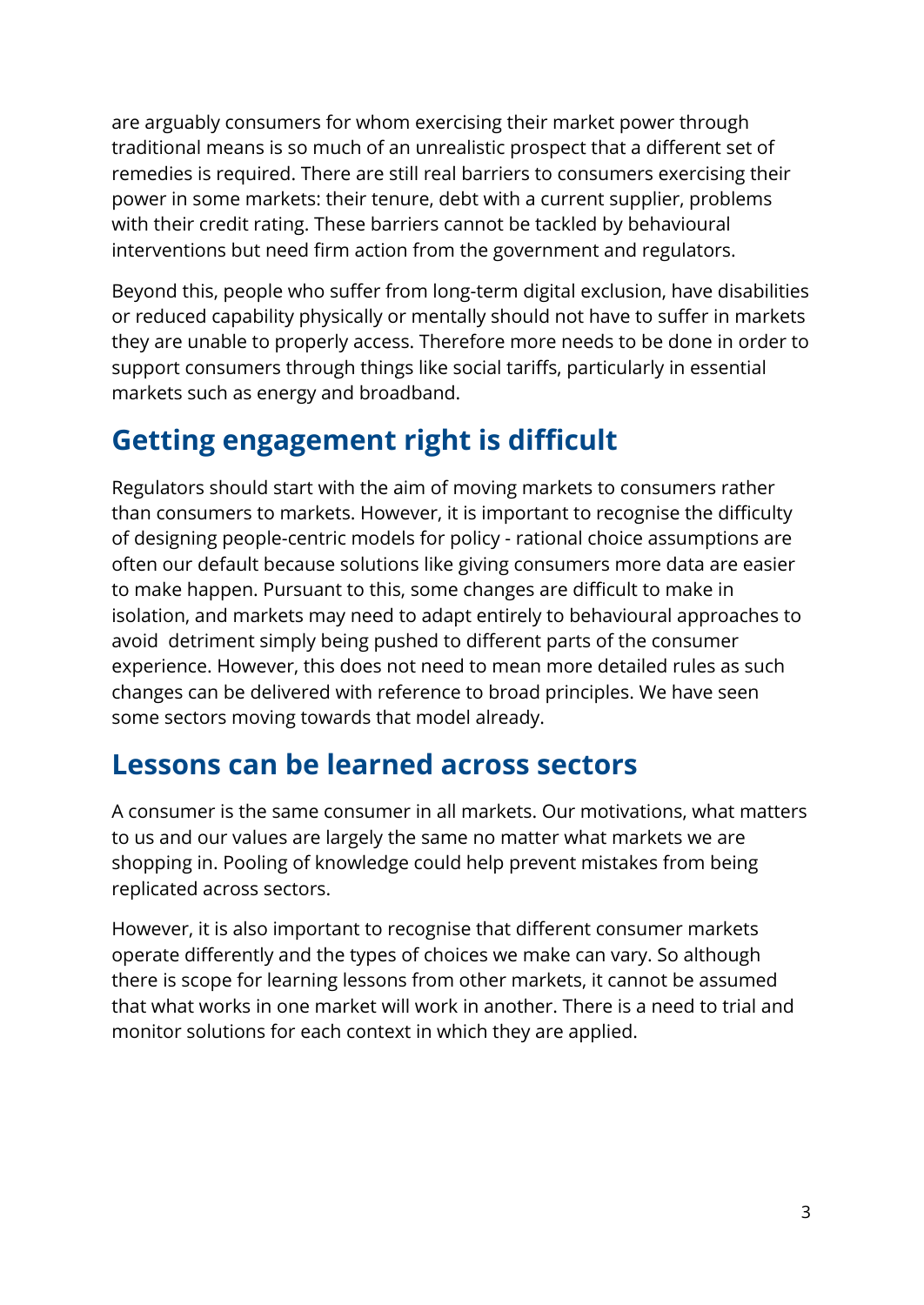# Session 1: Changing Market Architecture

### Applying behavioural insights to regulated markets *Lis Costa, Behavioural Insights Team*

Lis presented recent research commissioned by Citizens Advice ([applying](https://www.citizensadvice.org.uk/about-us/policy/policy-research-topics/consumer-policy-research/consumer-policy-research/applying-behavioural-insights-to-regulated-markets/) [behavioural](https://www.citizensadvice.org.uk/about-us/policy/policy-research-topics/consumer-policy-research/consumer-policy-research/applying-behavioural-insights-to-regulated-markets/) insights to regulated markets).

A range of indicators show that UK markets are not delivering the best outcomes for consumers: many are paying over the odds and switching levels are low. Behavioural economics tells us this is because consumer decision-making systematically strays from what is expected from a 'rational actor' within economic theory, and consequently in traditional regulatory models.

Lis focused on three key behavioural biases, which cause the greatest consumer detriment and are the easiest to address:

- 1. **Inertia** many consumers will stick with the default
- 2. **Anchors** consumers are heavily influenced by anchors, e.g. minimum repayments
- 3. Choice overload

She presented a new vision for the regulation of consumer markets. In practical terms this needs to:

- 1. Set the criteria for what a well-functioning market looks like from a consumer perspective.
- 2. **Collect and publish data** to see whether the market is performing on a 'well functioning' scale, and identify behavioural market failures.
- 3. Design targeted remedies to overcome identified behavioural market failures.
- 4. Test if the remedies are actually leading to better outcomes for consumers, and iterate.

This vision aligns with a more principles-based, or consumer outcomes-based, approach to regulation.

#### Switching suppliers and the trigger points: evidence review *Yasna Reynolds and Eleanor Jones, Department for Business, Innovation and Skills*

Yasna and Eleanor discussed the Government's commitment to increasing consumer engagement and their current research on trigger points. They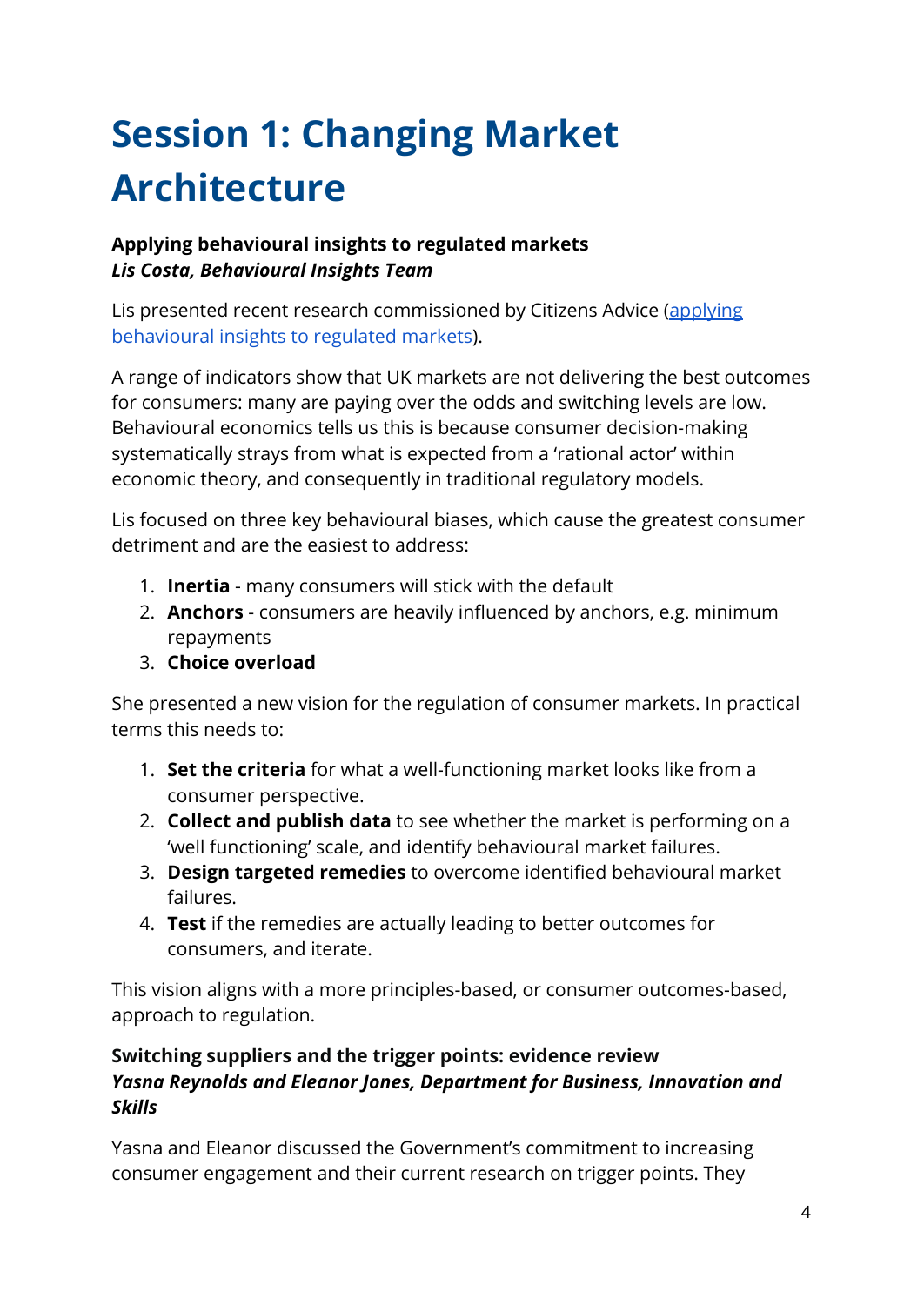discussed the EAST framework for designing effective triggers (make it Easy, Attractive, Social, Timely). One emerging finding, echoed throughout the day, was the need to adapt possible solutions to different sectors and sets of circumstances - there is no one size fits all.

They discussed possible legislative changes to mandate better consumer experience, in particular as part of the Better Markets Bill, which may seek to improve the time it takes to switch, and the Digital Economy Bill, which will improve switching in the communications markets.The Government has a big task to ensure industry buys into this work and to find a way of measuring the success of any changes it makes. BIS currently has an open call for [evidence](https://www.gov.uk/government/consultations/improving-the-consumer-landscape-and-quicker-switching-call-for-evidence) on improving the consumer landscape and quicker switching, which will close on 23 June.

### Applying behavioural insights in the field *Guy Champniss, Enervee*

Guy showed how behavioural insights have been applied successfully across a number of fields and discussed some of the challenges around making successful interventions. In particular, he showed how framing has a key effect on consumers' propensity to act. Using the example of encouraging consumers to buy an energy efficient product, he showed how describing a discount on the product as a 'reward' rather than a 'reduction' led to an increase in sales of 200%.

The session highlighted again that there is no one size fits all - for each intervention, there is a unique set of considerations and reasons why it may or may not work. He spoke in particular about the effects of social and identity norms and challenges around designing trials where these are at play. He emphasised the importance of trials that are well-structured and well-run, noting that even if they do not drive the desired behaviour the results can be highly informative.

### Panel session

The panel answered questions from the audience. Issues addressed included:

- Measuring the effectiveness of behavioural interventions the role of randomised control trials and other qualitative methods. Small scale trials can provide valuable insights as long as they are well designed.
- Changing markets there is difficulty in testing and applying behavioural interventions in a fast-changing market landscape. There are also particular challenges around testing for market situations that do not yet exist (e.g. domestic water competition), although there are ways around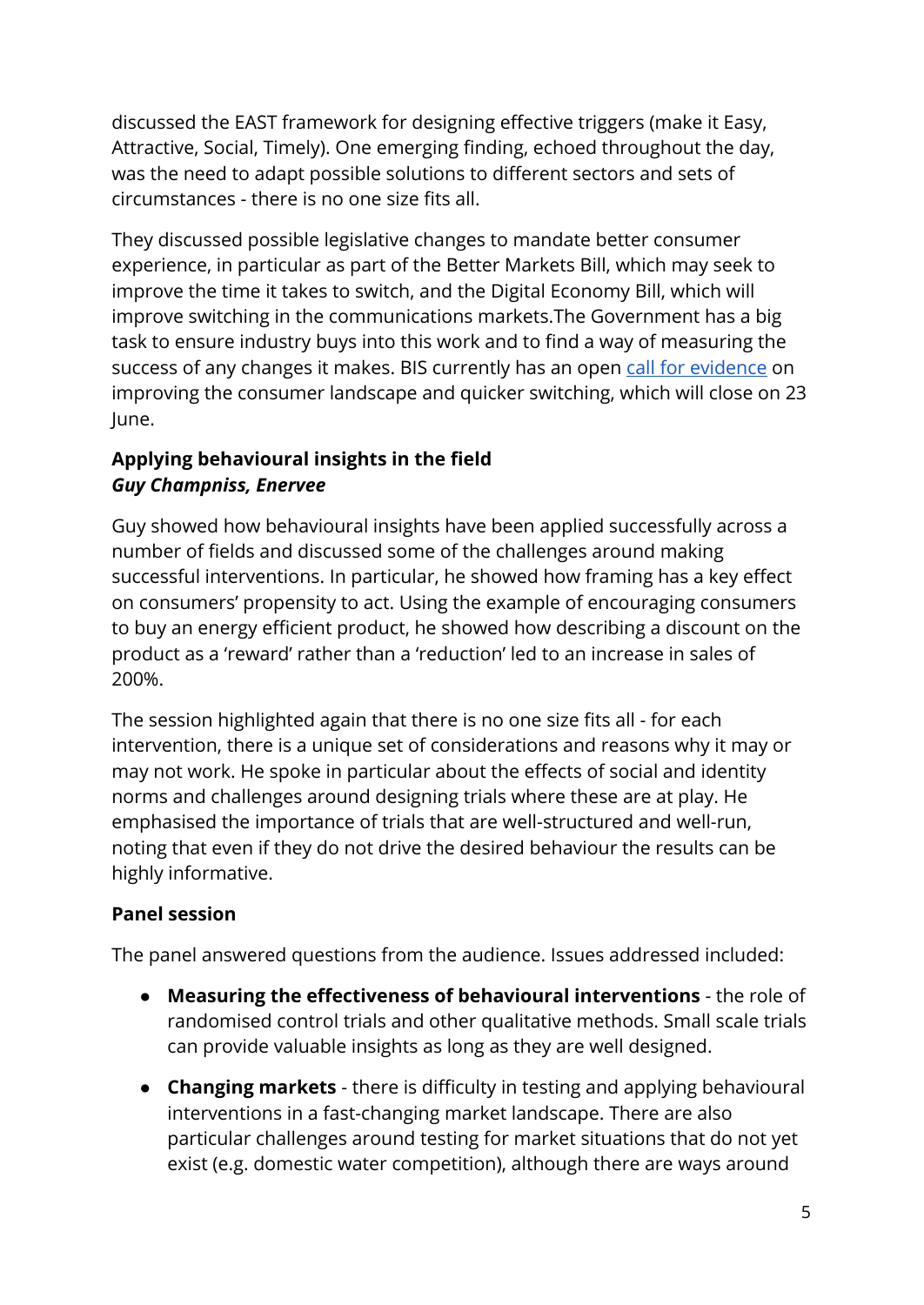this, for example, testing in prototype environments, combined with observed behaviour elsewhere.

- Behavioural interventions are only one piece in the puzzle there are wider, macroeconomic reasons why consumers do not act in the way policy makers want them to. Changing consumer behaviour is only part of the solution.
- Vulnerable consumers there is some doubt as to the extent to which behavioural interventions reach vulnerable groups of consumers, e.g. those lacking digital access. While there are examples of behavioural interventions tailored to vulnerable groups, these must be part of a wider solution framework.

# Session 2: Improving Participation in the Energy Market

#### Improving participation in the energy market *Colin Strong, Verve*

Colin began by outlining how attempts to increase switching levels in the energy market to date (usually focused on better information provision and improvements to the switching process) have had very little effect on consumers, only marginally increasing switching rates. He then presented Verve's research carried out for Citizens Advice, which explores how to design effective behavioural interventions that encourage engagement with the energy market. The research, which involved consumer testing of possible interventions, highlighted the need for a more systematic process of evaluating behaviourally-led interventions. Testing and evaluation were key themes throughout the presentations and discussions.

### Opportunities for applying behavioural insights in Ofgem *Beth Moon, Ofgem*

In their [provisional](https://assets.publishing.service.gov.uk/media/5706757340f0b6038800003b/Provisional-decision-on-remedies-EMI.pdf) remedies for addressing weak customer engagement in the energy market, the CMA recommended that:

*"Ofgem establish an ongoing programme of identifying, testing and implementing measures (to provide domestic customers with di耀erent or additional information) to promote engagement in the domestic retail energy markets"*